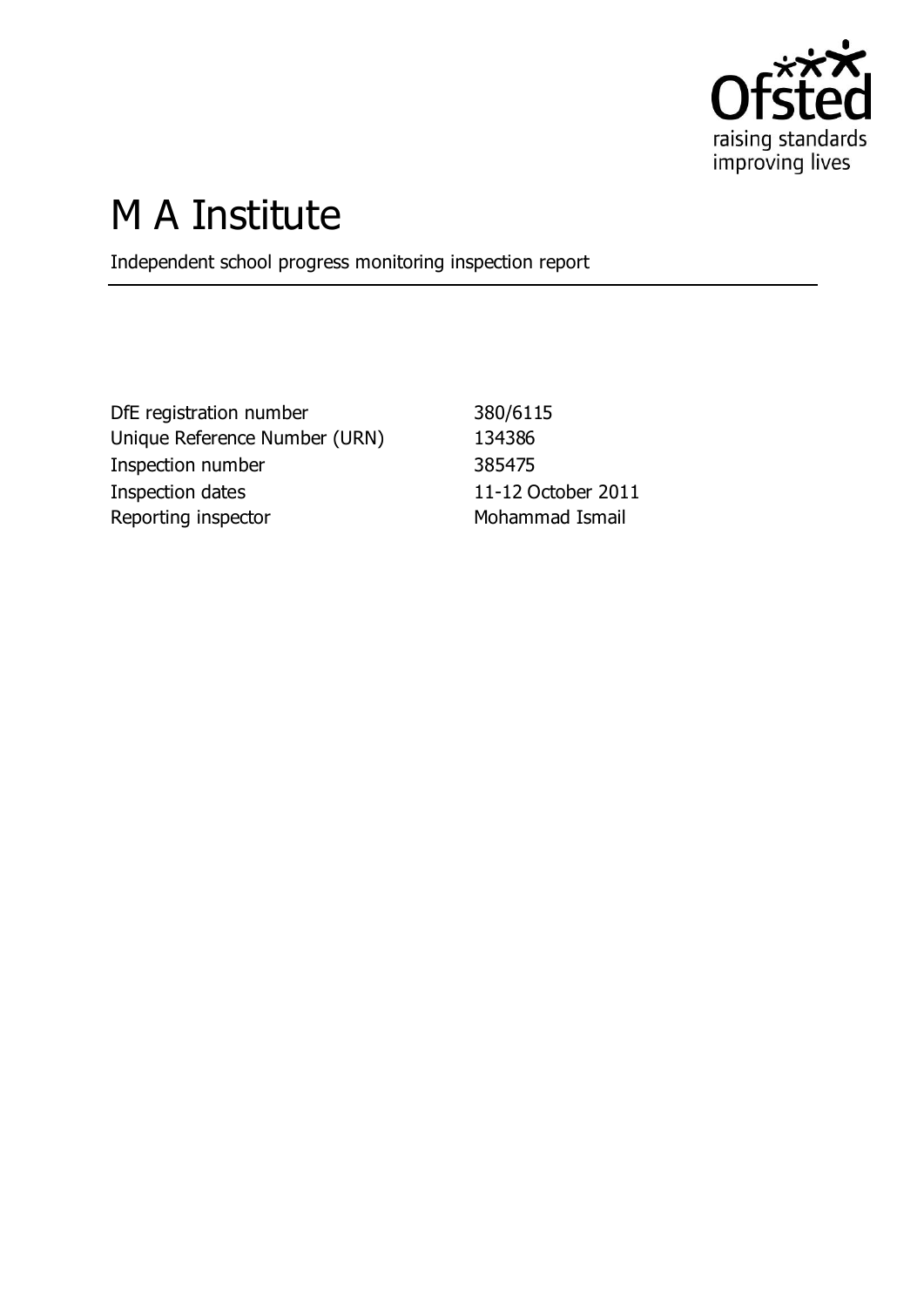The Office for Standards in Education, Children's Services and Skills (Ofsted) regulates and inspects to achieve excellence in the care of children and young people, and in education and skills for learners of all ages. It regulates and inspects childcare and children's social care, and inspects the Children and Family Court Advisory Support Service (Cafcass), schools, colleges, initial teacher training, work-based learning and skills training, adult and community learning, and education and training in prisons and other secure establishments. It assesses council children's services, and inspects services for looked after children, safeguarding and child protection.

If you would like a copy of this document in a different format, such as large print or Braille, please telephone 0300 123 1231, or email enquiries@ofsted.gov.uk.

You may copy all or parts of this document for non-commercial educational purposes, as long as you give details of the source and date of publication and do not alter the information in any way.

To receive regular email alerts about new publications, incl uding survey reports and school inspection reports, please visit our website and go to 'Subscribe'.

Royal Exchange Buildings St Ann's Square Manchester M2 7LA

T: 0300 123 1231 Textphone: 0161 618 8524 E: enquiries@ofsted.gov.uk W: www.ofsted.gov.uk

No. 090137 © Crown copyright 2011

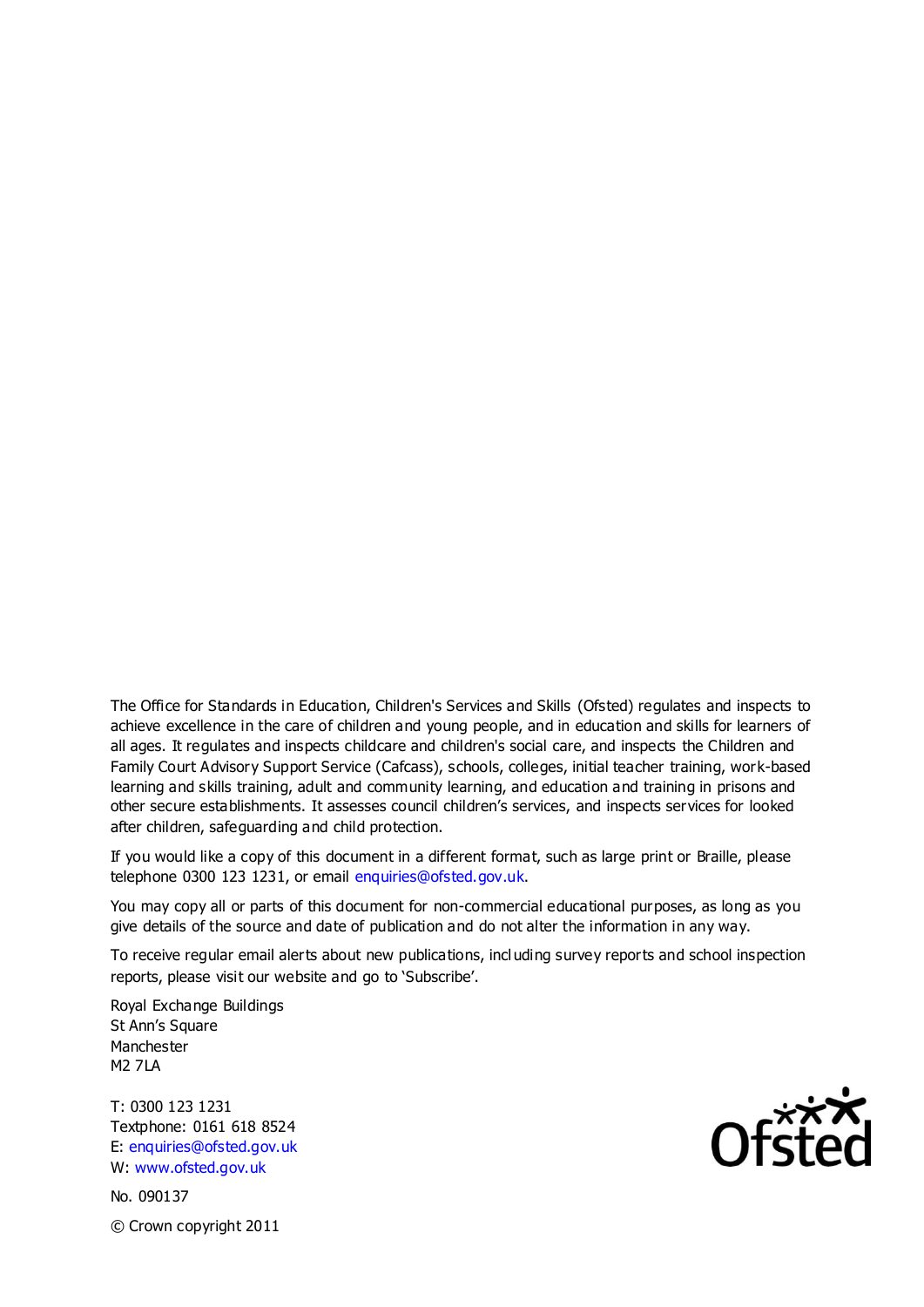

#### **Purpose and scope of the inspection**

This inspection was carried out by Ofsted under Section 162A of the Education Act 2002, as amended by schedule 8 of the Education Act 2005. $^{1,2}$ 

The inspection was conducted at the request of the Registration Authority for independent schools in order to monitor the progress the school has made in implementing its action plan following the previous inspection.

### **Information about the school**

MA Institute is an independent Muslim day school for boys and girls aged from 11 to 16 years who are mainly of South Asian origin. The school operates on split sites to provide a separate education for the boys and the girls. It is situated in the Manningham area of Bradford. At the time of the inspection, there were 150 boys and 135 girls on roll, in Years 7 to 11. No students have a statement of special educational needs and none are learning English as an additional language. The school opened in August 2003 and was registered in 2005. It was last inspected in October 2010.

## **Context of the inspection**

This was the first progress monitoring visit after the last inspection, when the school's accommodation was found to be overcrowded. No action plan was required or prepared in respect of this issue.

#### **Summary of the progress made by the school**

The inspection of October 2010 found that there were not enough toilets for the number of students in the boys' section and the girls' section exceeded its registered capacity of 70 students, with 101 students on roll. In 2010, the school acquired a new building which went through refurbishment work during the summer of 2011. In September 2011, the boys' section was moved to the new accommodation which is large enough to accommodate 200 students. This has sufficient toilets and meets all requirements. The girls were moved to the former boys' section, which is large enough to provide accommodation for up to 160 students. In the present girls' section there are sufficient classrooms, an information and communication technology room, a science laboratory, an assembly hall, a dining area, and a suitable medical room. The building has a suitable and safe playground. There are sufficient toilets for students and for staff and visitors.

 $\overline{a}$ 

 $1$  [www.opsi.gov.uk/acts/acts2002/ukpga\\_20020032\\_en\\_14#pt10-ch1-pb4-l1g162](https://www.opsi.gov.uk/acts/acts2002/ukpga_20020032_en_14%23pt10-ch1-pb4-l1g162)

<sup>2</sup> [www.opsi.gov.uk/ACTS/acts2005/ukpga\\_20050018\\_en\\_15#sch8](http://www.opsi.gov.uk/ACTS/acts2005/ukpga_20050018_en_15#sch8)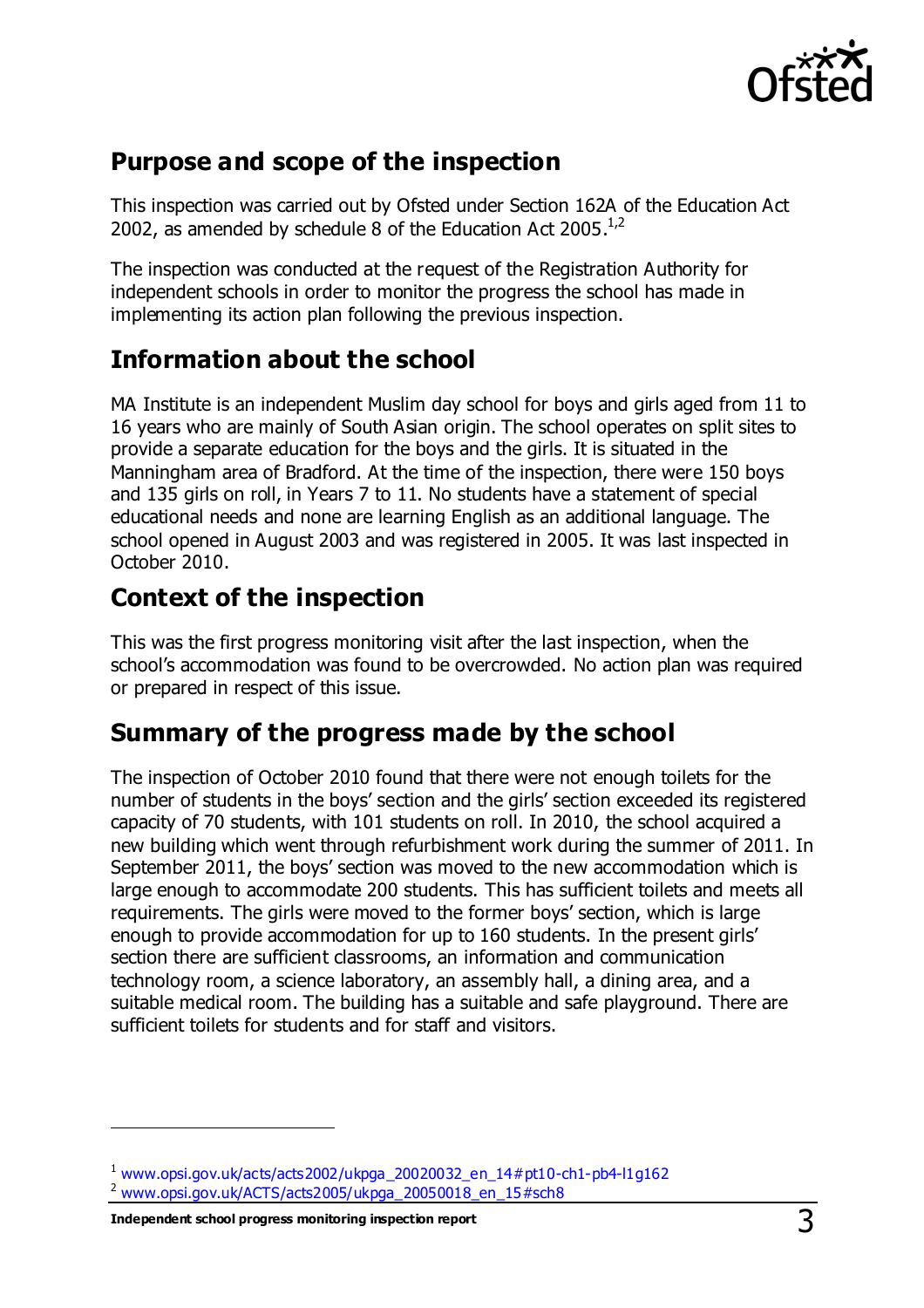

## **Compliance with regulatory requirements**

The school has made good progress and now meets all regulatory requirements.